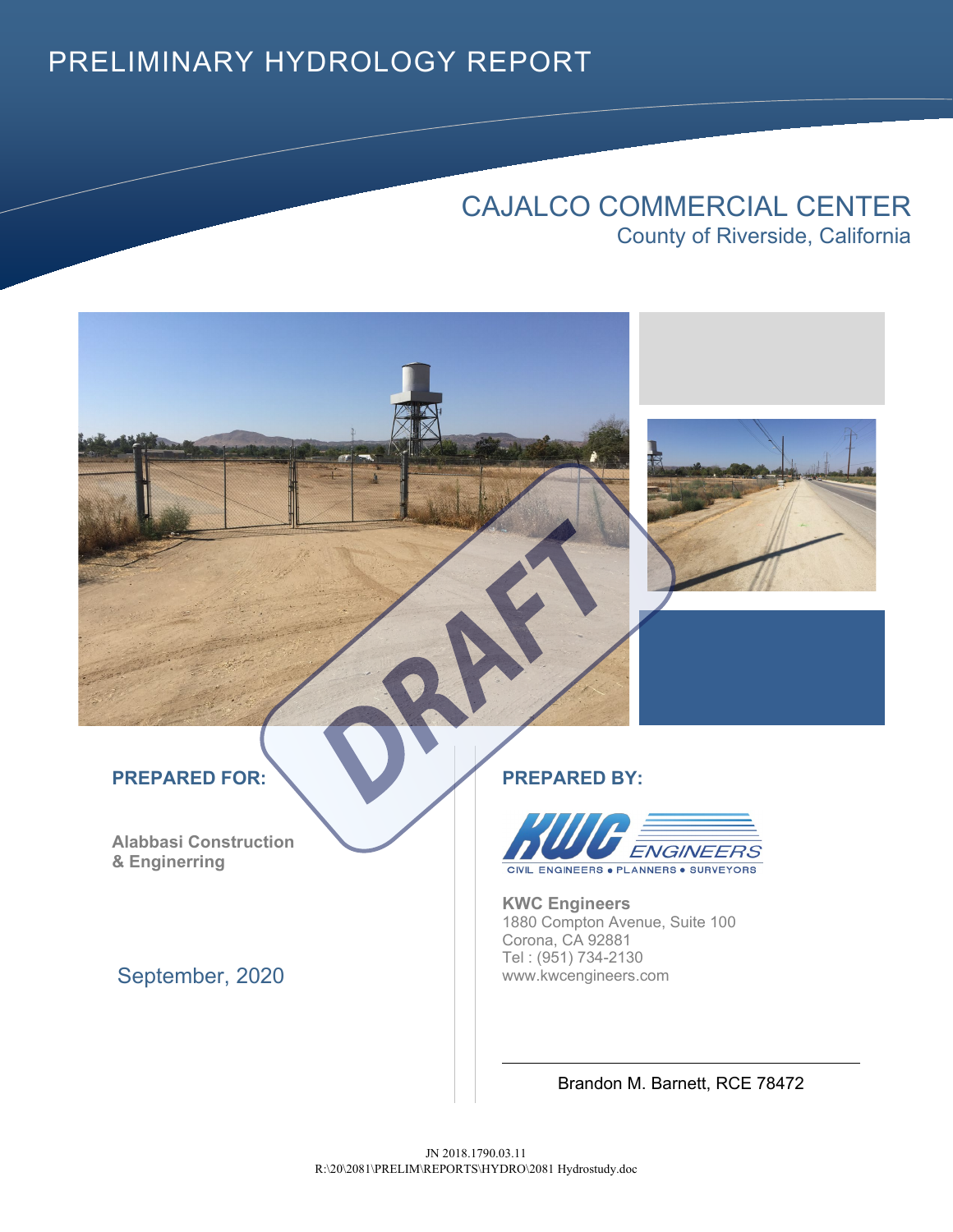## **TABLE OF CONTENTS**

### **Section Name**

#### **Page Number**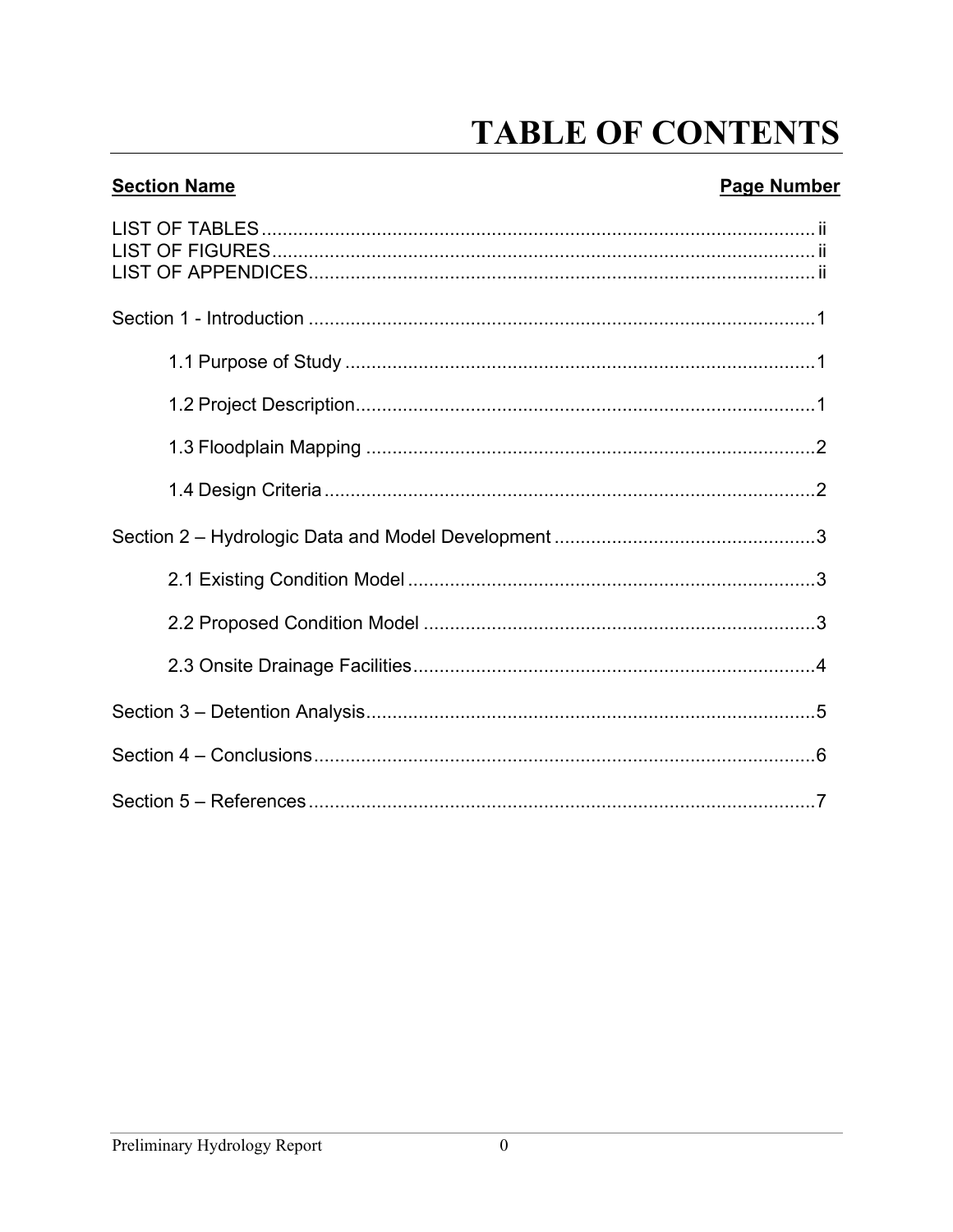### **LIST OF TABLES**

### **LIST OF FIGURES**

|  | Figure 1: Vicinity Map |  |
|--|------------------------|--|
|  |                        |  |

- Figure 2: Existing Condition Hydrology Key Map
- Figure 3: Proposed Condition Hydrology Key Map
- Figure 4: FEMA FIRM Panels

### **LIST OF APPENDICES**

- Appendix A: Vicinity Map
- Appendix B: RCFC & WCD Hydrologic Soil Data & Precipitation Maps
- Appendix C: Existing Condition Hydrology Rational Method & Key Map
- Appendix D: Proposed Condition Hydrology Rational Method & Key Map
- Appendix E: Existing Condition Hydrology Unit Hydrograph Method
- Appendix F: Proposed Condition Hydrology Unit Hydrograph Method
- Appendix G: FEMA Flood Insurance Rate Maps
- Appendix H: Proposed Drainage Facility Sizing Calculations
- Appendix I: Stormtech Calculations
- Appendix J: Reference Plans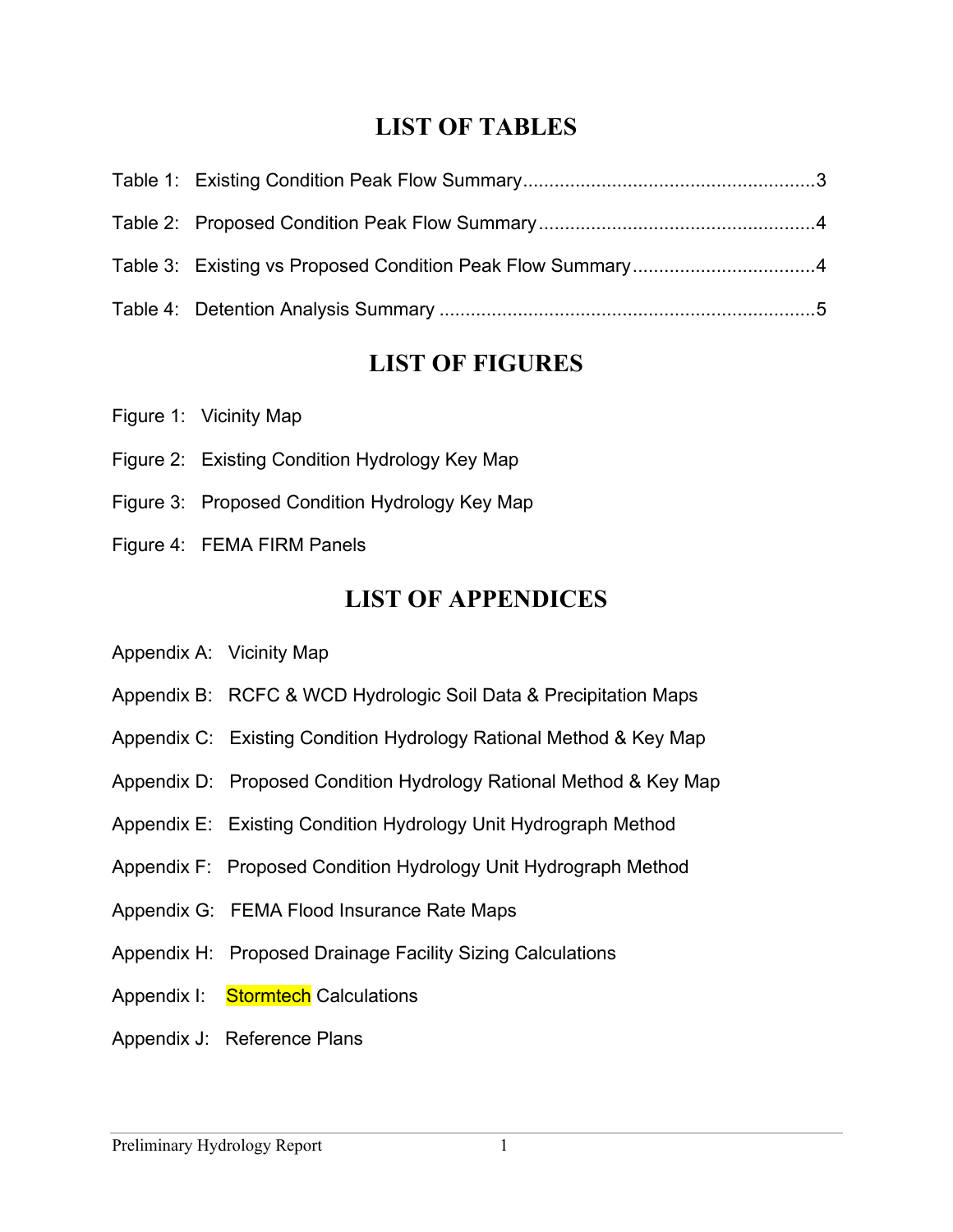**Section**

# **1 INTRODUCTION**

### 1.1 PURPOSE OF STUDY

The Cajalco Commercial Center project is located within the Sphere of Influence for the County of Riverside, California. The 3.1 acres of vacant land situated in the Mead Valley area is located west of the I-215 Freeway (See Figure 1).

The purpose of this study is to hydrologically model the project site's onsite and offsite tributary watersheds and to determine the existing and proposed peak runoffs and volumes in order to analyze stormwater mitigation. The hydrologic analysis was prepared using the Rational Method as specified in the Riverside County Hydrology Manual (RCHM). The flows determined in this report were used to size the above and below ground drainage facilities to support the Cajalco Commercial Center project.

#### 1.2 PROJECT DESCRIPTION

The Cajalco Commercial Center project is comprised of 3.1 gross acres of vacant land situated in the Mead Valley area of the unincorporated area of Riverside County, adjacent to the I-215 Freeway. Carroll Street borders the eastern portion of the project and Cajalco Road on the northern side of the project that provides the primary access to the site. **Figure 1** in **Appendix A** shows a vicinity map of the area.

The project site is located within the Santa Ana River Watershed. The project site consists of sparsely vegetated, a few trees and otherwise undeveloped land. The site is characterized by gentle topography, generally increasing in elevation from the west to the east. Being undeveloped, there are no major drainage improvements on-site. The proposed commercial development will consist of three new buildings including a car wash and gas station, landscaped areas, paved parking areas and drive aisles.

The project hydrology and storm drain system will be designed in accordance with the Riverside County Flood Control and Water Conservation District (RCFC & WCD) design requirements. The onsite runoff from the site will be conveyed in a safe and nondestructive manner into proposed onsite inlets and culverts as shown on the hydrology key maps. The onsite storm drain pipes, laterals, catch basins, and inlet and outlet structures are to be privately maintained.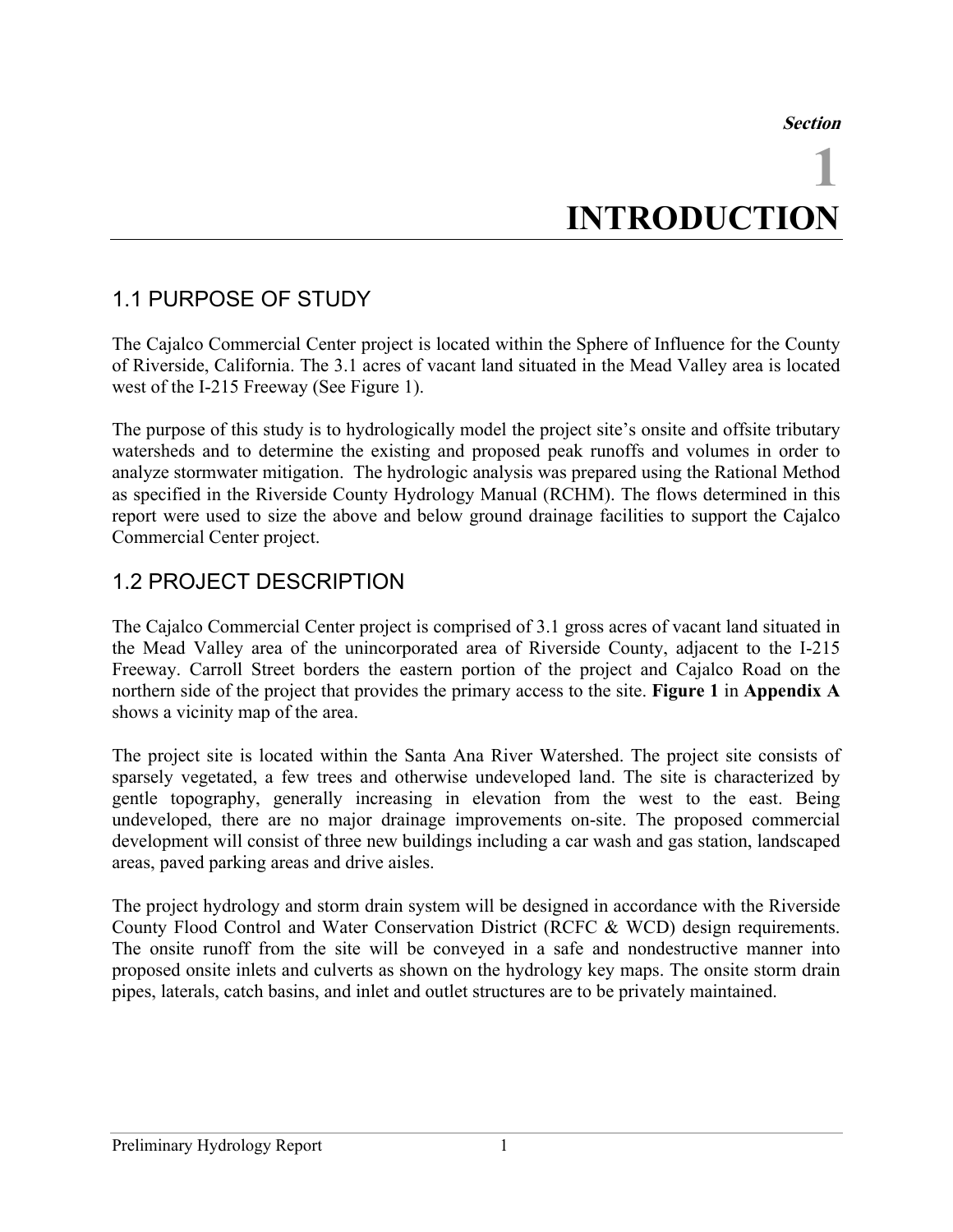### 1.3 FLOODPLAIN MAPPING

The National Flood Insurance Act (1968) established the National Flood Insurance Program, which is based on the minimal requirements for floodplain management and is designed to minimize flood damage within Special Flood Hazard Areas. The Federal Emergency Management Agency (FEMA) is the agency which administrates the National Flood Insurance Program. Special Flood Hazard Areas (SFHA) are defined as areas that have a 1% chance of flooding within a given year. This is also referred to as the 100-year flood. Flood Insurance Rate Maps (FIRMs) were developed to identify areas of flood hazards within a community.

According to the Flood Insurance Rate Map (FIRM) catalog, there are FIRMs produced by FEMA for the project site:

MAP Number: 06065C1410G

MAP Revised: August 28, 2008

FEMA FIRM Panel (**Figure 4**) is attached in **Appendix G** shows the floodplain limits and mapped flood zones for the Cajalco Commercial Center project area. The project is located within Zone X, which is an area inside the 0.2% annual chance of flood (500-year).

#### 1.4 DESIGN CRITERIA

The following are design criteria for this project, based on the Riverside County Flood Control and Water Conservation District Hydrology Manual.

Protection Levels:

- 1. The 100-year flood shall be contained with the street right-of-way limits.
- 2. The 10-year flood shall be contained within the top of curbs.
- 3. Catch Basins and storm drain system shall be designed to convey 100-year flow.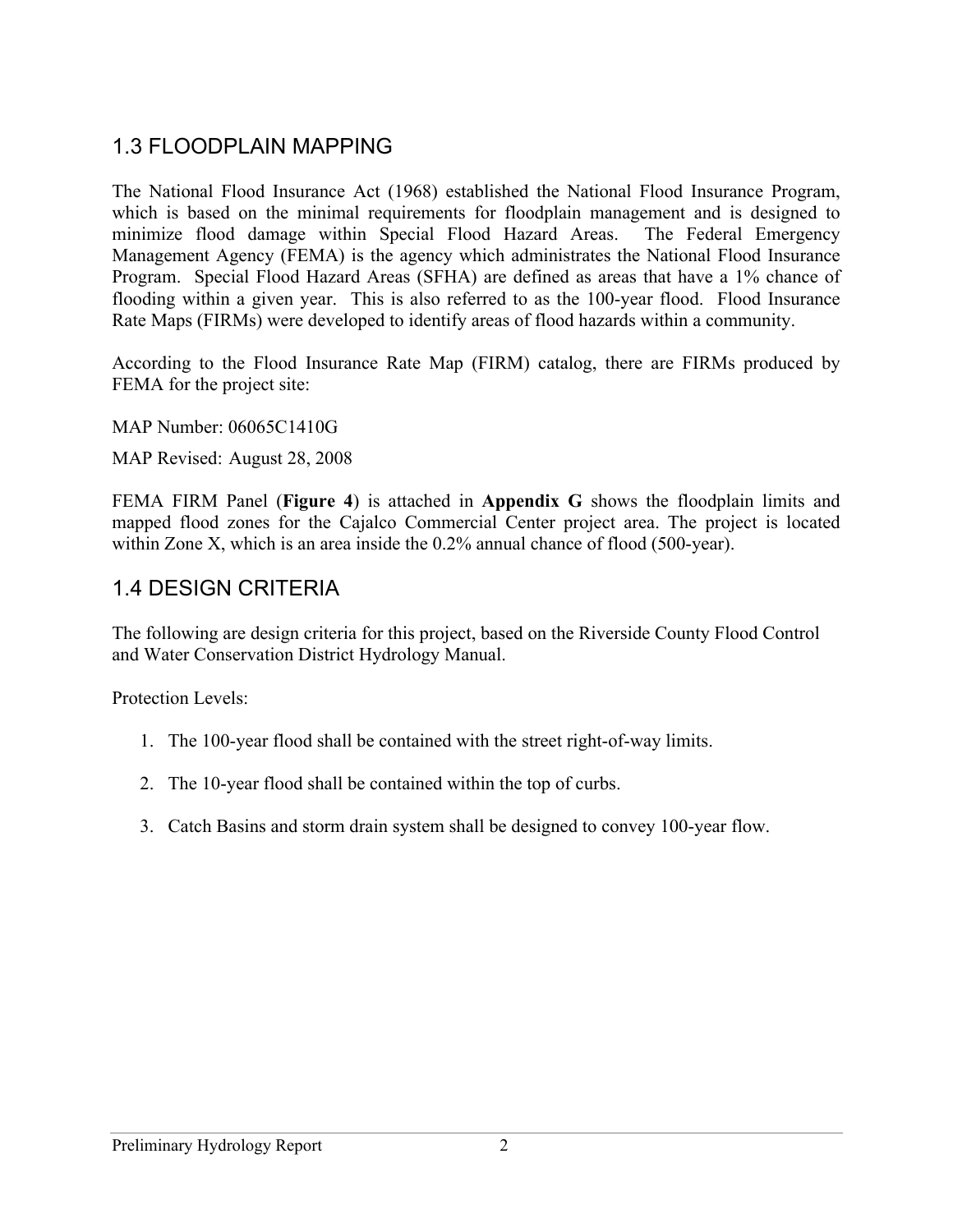**Section**

**2**

## **HYDROLOGIC DATA AND MODEL DEVELOPMENT**

#### 2.1 EXISTING CONDITION

The project site is comprised of one drainage area to describe the site's existing drainage conditions. Refer to the Existing Condition Hydrology Key Map **Figure 2** in **Appendix C** for locations of the drainage sub-areas and peak flows. Hydrologic calculations to evaluate surface water runoff associated with the 10-year and 100-year storm frequency were performed for the site's drainage area. The Riverside County Rational Method Hydrologic calculations (as described in the RCHM) were performed using the CivilDesign Hydrology / Hydraulics computer program package 2005 by Bonadiman and Associates, Inc.

The existing condition watershed boundaries were delineated using aerial topography. Hydrologic soil data was retrieved from the Steele Peak Plate (C-1.29) from the RCFC&WCD Hydrology Manual (see **Appendix B)**. Precipitation point values for the 10-year and 100-year 1 hour durations were obtained from the data built into the CivilDesign Hydrology / Hydraulics computer program.

The existing watershed is characterized by vacant land that increases in elevation from the northwest corner to the southeast corner. The site drains to the southeast corner of the site where it continues west along Cajalco Road. Hydrologic land cover for the site was assumed as natural undeveloped land with fair cover.

| Table 1. Existing Condition I can Flow Building y |         |            |           |  |  |  |
|---------------------------------------------------|---------|------------|-----------|--|--|--|
| <b>Drainage</b>                                   | Area    | $\bm{J}10$ | $J_{100}$ |  |  |  |
| Area                                              | (acres) | cfs)       | cfs       |  |  |  |
|                                                   | רי ר    | - 04.ر     | 0.40      |  |  |  |

**Table 1. Existing Condition Peak Flow Summary**

Table 1. summarizes the existing condition 10- and 100-year rational method results. Existing condition rational method calculations can be found in **Appendix C** of the report.

### 2.2 PROPOSED CONDITION MODEL

Similar to the existing condition, the developed site consists of one major drainage area. The ultimate developed condition will include three new buildings including a car wash and gas station, landscaped areas, paved parking areas and drive aisles. The project site runoff will be picked up by a system of gutters and inlets that will discharge through a parkway culvert onto Cajalco Road. Refer to the Proposed Condition Hydrology Key Map **Figure 2** in **Appendix C**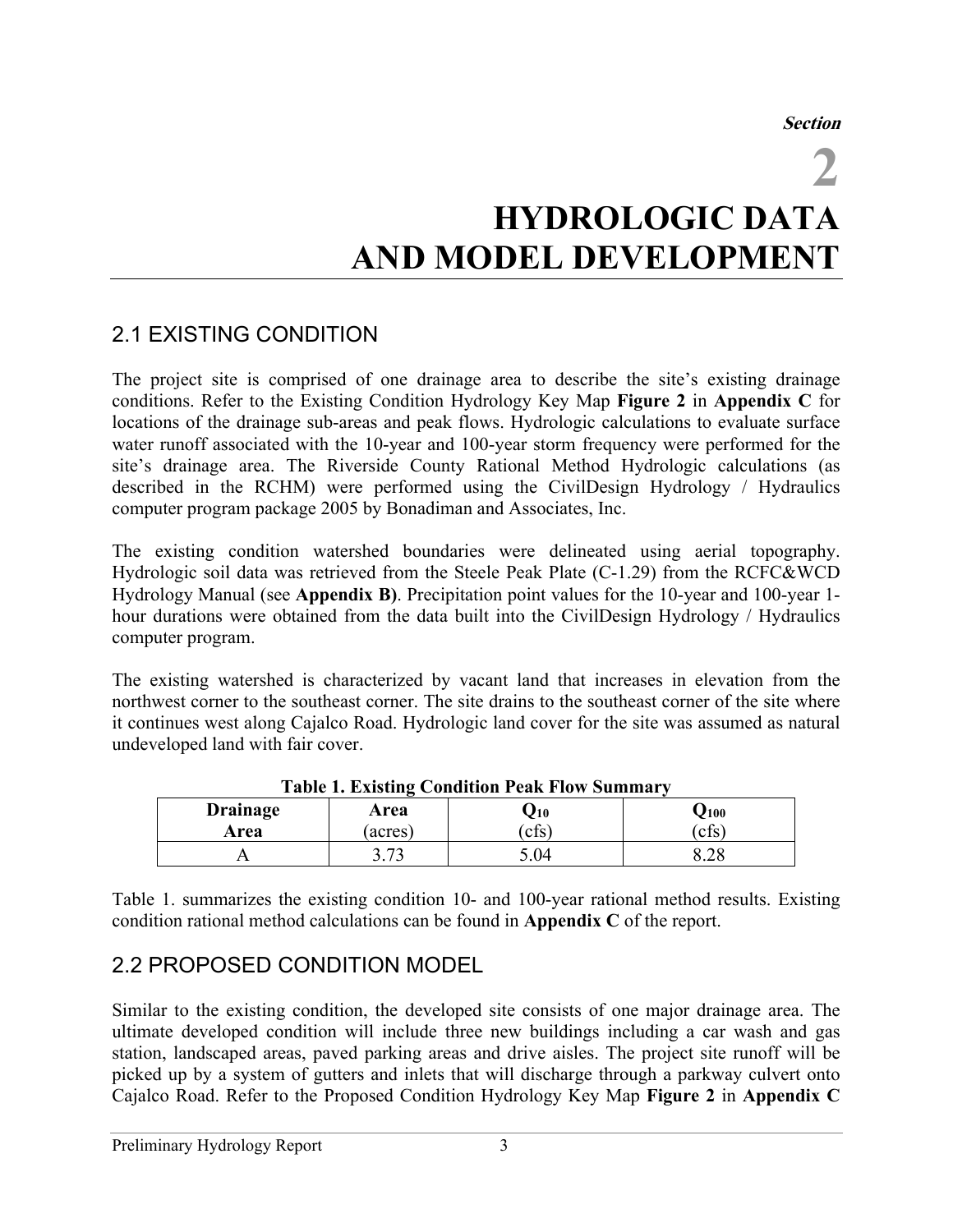for locations of the drainage sub-areas and peak flows. Hydrologic calculations to evaluate surface water runoff associated with the 10-year and 100-year storm frequency were performed for the site's drainage area. The proposed condition watershed boundaries were delineated using the project's conceptual grading plan. The proposed site will continue to drain from southeast to northwest, as it did in the existing condition. Hydrologic land cover for the developed site was assumed as commercial.

| Table 2. I reposed Condition I can Flow Building |        |          |             |  |  |  |
|--------------------------------------------------|--------|----------|-------------|--|--|--|
| <b>Drainage</b>                                  | Area   | $J_{10}$ | $\bm{J}100$ |  |  |  |
| Area                                             | acres) | cfs      | cfs         |  |  |  |
|                                                  | 49.ر   |          | 00          |  |  |  |

**Table 2. Proposed Condition Peak Flow Summary**

Table 2. summarizes the proposed condition 10- and 100-year rational method results. Proposed condition rational method calculations can be found in **Appendix D** of the report.

| <b>Drainage</b> | <b>Existing Condition</b> |                                     |                            | <b>Proposed Condition</b> |                            |                  | <b>Difference</b><br>$(Prop - Exist)$ |                    |
|-----------------|---------------------------|-------------------------------------|----------------------------|---------------------------|----------------------------|------------------|---------------------------------------|--------------------|
| Area            | Area<br>(acres)           | $\mathbf{Q}_{\mathbf{10}}$<br>(cfs) | $\mathbf{Q}_{100}$<br>cfs) | Area<br>(acres)           | $\mathbf{Q}_{10}$<br>(cfs) | $Q_{100}$<br>cfs | $Q_{10}$<br>(cfs)                     | $Q_{100}$<br>(cfs) |
|                 |                           |                                     |                            |                           |                            |                  |                                       |                    |
|                 | 3.73                      | 5.04                                | 8.28                       | 3.49                      | 6.92                       | 1.00             | 1.88                                  | 2.72               |

**Table 3. Existing vs Proposed Condition Peak Flow Comparison**

**Table 3** is a comparison between the existing and proposed condition rational method of the 10 and 100-year storm event hydrology results. The difference in peak flow will be mitigated in the proposed underground infiltration chamber.

### 2.3 ONSITE DRAINAGE FACILTIES

Preliminary onsite drainage facilities for the project were calculated utilizing the rational method hydrology program and are presented on the Proposed Condition Hydrology Key Maps (see **Appendix D**). The estimated sizes of these facilities and their approximate locations are preliminary and will be refined in the design review and final engineering process. Pipe sizes are based on the design criteria presented in Section 1.4. Pipes were designed as HDPE, with a roughness coefficient of 0.013. Final hydraulic calculations using the computer program WSPG (Water Surface and Pressure Gradient) will be performed in the Final Engineering phase.

Onsite drainage facilities for the Cajalco Commercial Center project were sized for the 100-year flow rates utilizing the WSPG (Water Surface and Pressure Gradient) computer program. (see **Appendix D**). Pipe sizes are based on the design criteria presented in Section 1.4. Pipes were designed as HDPE, with a roughness coefficient of 0.013. Catch basins and storm drain laterals were placed at locations to keep the 10-year flow below the top of curb and the 100-year flow below the right of way.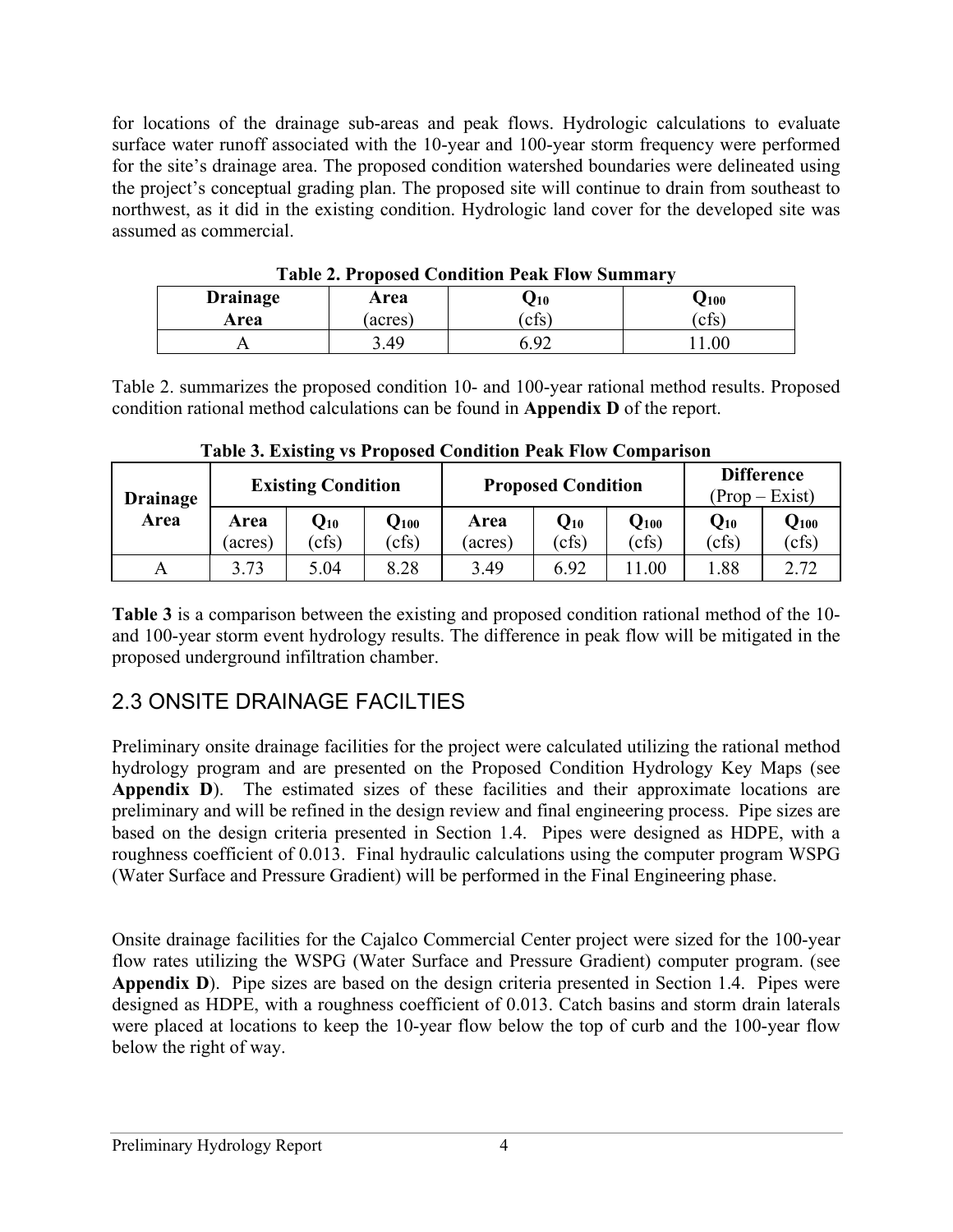## **3 DETENTION ANALYSIS**

The developed tributary area at the most downstream point for each stream within the proposed project were analyzed for both the existing and proposed conditions. The 2-year, 5-year, and 10 year storms, for the 1-hour, 3-hour, 6-hour and 24-hour events were analyzed using the Riverside County Unit Hydrograph Method. The difference in peak flow and volume were compared to determine if and how much mitigation would be necessary. Table 4. summarizes the results of the Detention Analysis. Refer to the Unit Hydrograph Method Maps for the area delineation, centroids, length and difference in elevation calculation (see **Appendix E & F**).

The project proposes an underground infiltration chamber for the site tributary area. Refer to the Hydrology Maps and Conceptual Grading Plan for location and details of this system.

|                  |                            | <b>1.</b> Detention Truth (515 Summar )<br><b>Existing Condition</b> | <b>Proposed Condition</b> | <b>Difference</b> |
|------------------|----------------------------|----------------------------------------------------------------------|---------------------------|-------------------|
| <b>Storm</b>     | <b>Duration</b><br>(hours) | Volume                                                               | <b>Volume</b>             | $(Prop - Exist)$  |
| <b>Frequency</b> |                            | (Ac. ft)                                                             | (Ac. ft)                  |                   |
|                  |                            | 0.0630                                                               | 0.1166                    | 0.0536            |
| $\overline{2}$   | 3                          | 0.0617                                                               | 0.1544                    | 0.0927            |
|                  | 6                          | 0.0663                                                               | 0.1929                    | 0.1266            |
|                  | 24                         | 0.0622                                                               | 0.3263                    | 0.2641            |
|                  |                            | 0.1135                                                               | 0.1738                    | 0.0603            |
|                  | 3                          | 0.1083                                                               | 0.2395                    | 0.1312            |
| 5                | 6                          | 0.1238                                                               | 0.2906                    | 0.1668            |
|                  | 24                         | 0.1034                                                               | 0.5665                    | 0.4631            |
|                  |                            | 0.2103                                                               | 0.2282                    | 0.0179            |
|                  | $\overline{3}$             | 0.2596                                                               | 0.3350                    | 0.0754            |
| 10               | 6                          | 0.2919                                                               | 0.4437                    | 0.1518            |
|                  | 24                         | 0.4256                                                               | 0.7568                    | 0.3312            |
| 100              |                            | 0.3640                                                               | 0.3720                    | 0.0080            |
|                  | 3                          | 0.4871                                                               | 0.5489                    | 0.0618            |
|                  | 6                          | 0.6040                                                               | 0.7489                    | 0.1449            |
|                  | 24                         | 0.9956                                                               | 1.3841                    | 0.3885            |

**Table 4. Detention Analysis Summary**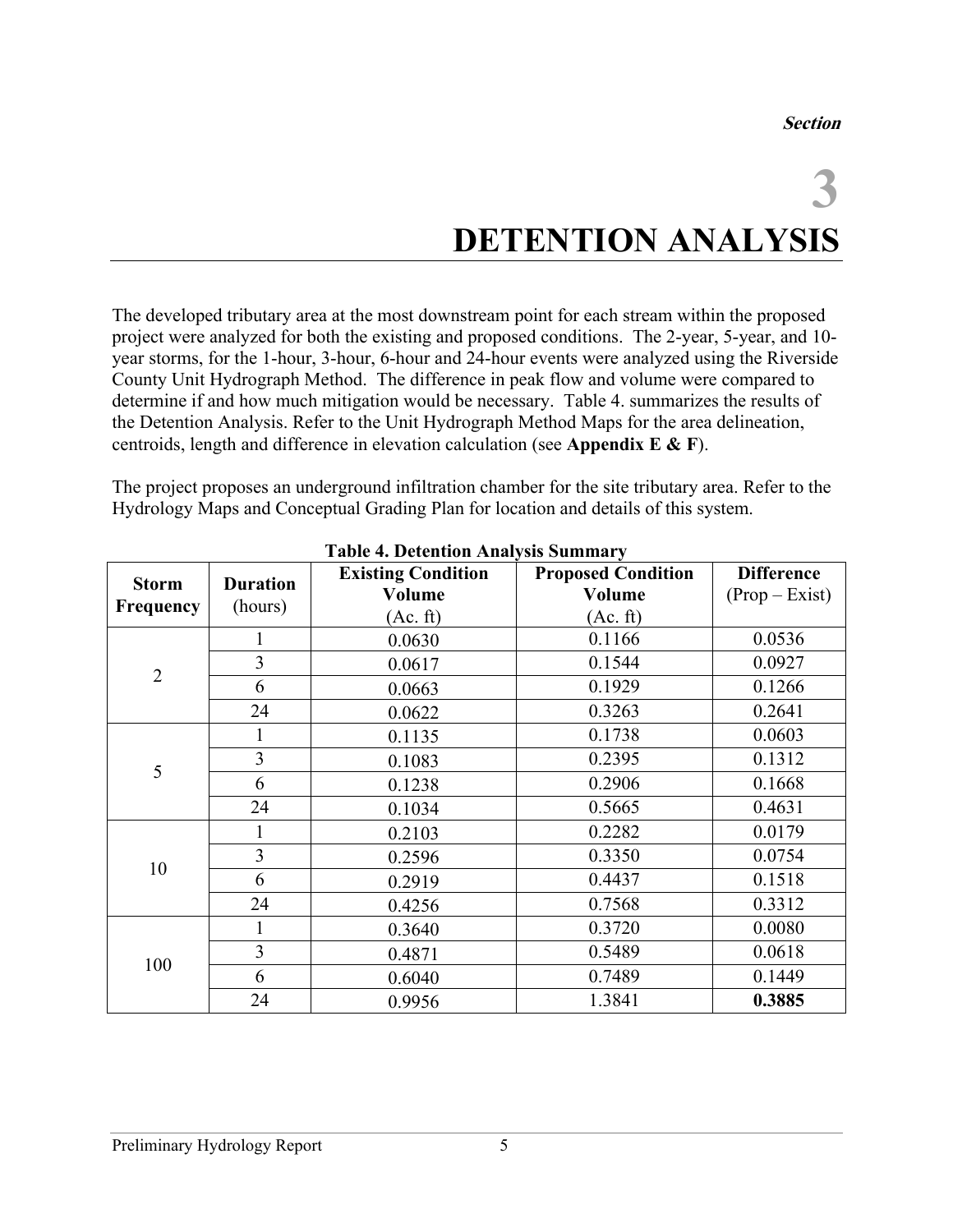**Section**

**4 CONCLUSIONS**

This preliminary hydrology report has evaluated the potential effects of runoff on the proposed project. In addition, the report has addressed the methodology used to analyze the existing and proposed conditions, which was based on the Riverside County Hydrology Manual. This section provides a summary discussion that evaluates the potential effects of the proposed project.

- The proposed project drainage pattern is consistent with existing drainage pattern.
- Preliminary alignment and pipe sizes of storm drain lines were presented.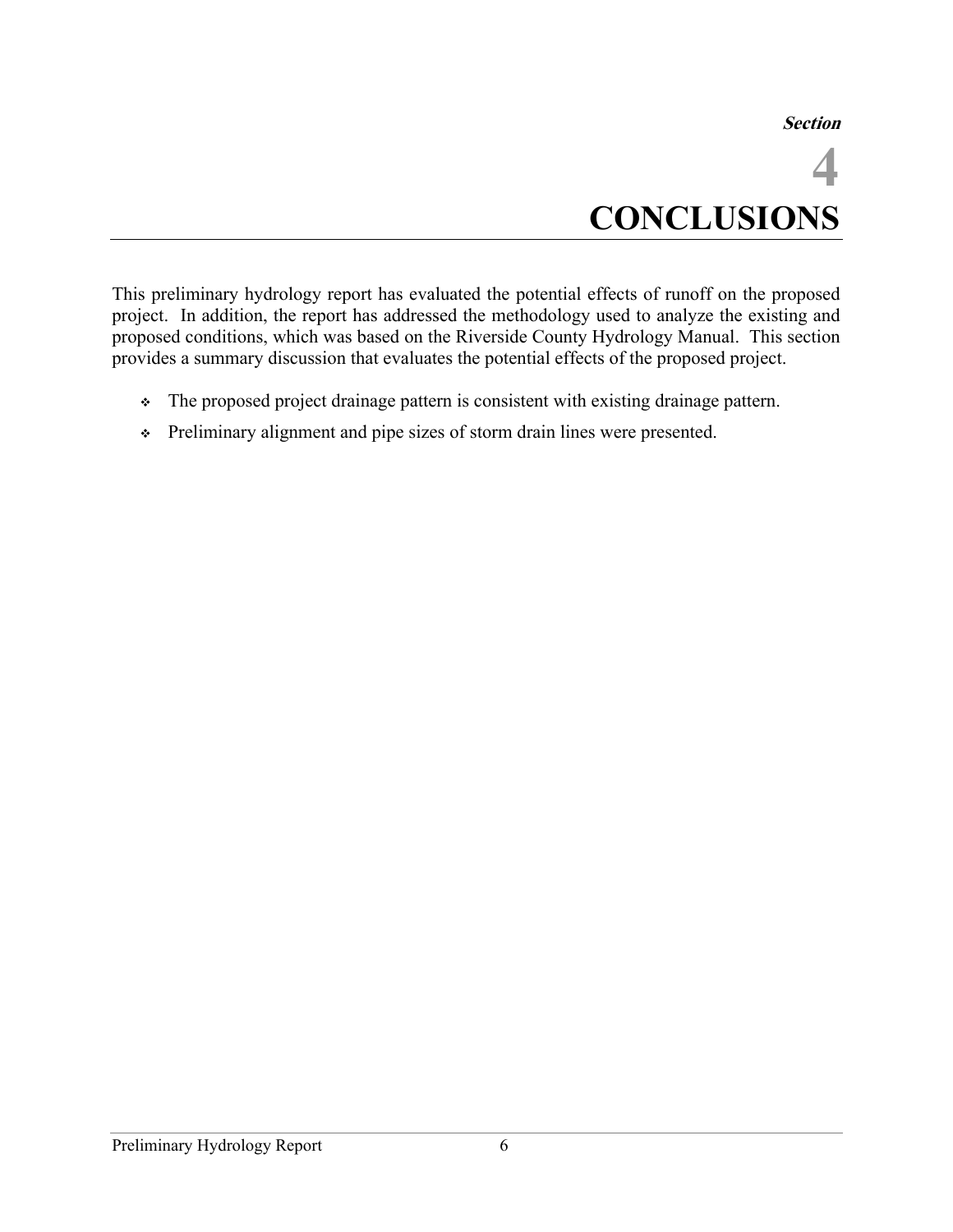#### **Section**

**5 REFERENCES**

Riverside County Flood Control and Water Conservation District*. Hydrology Manual.* April 1978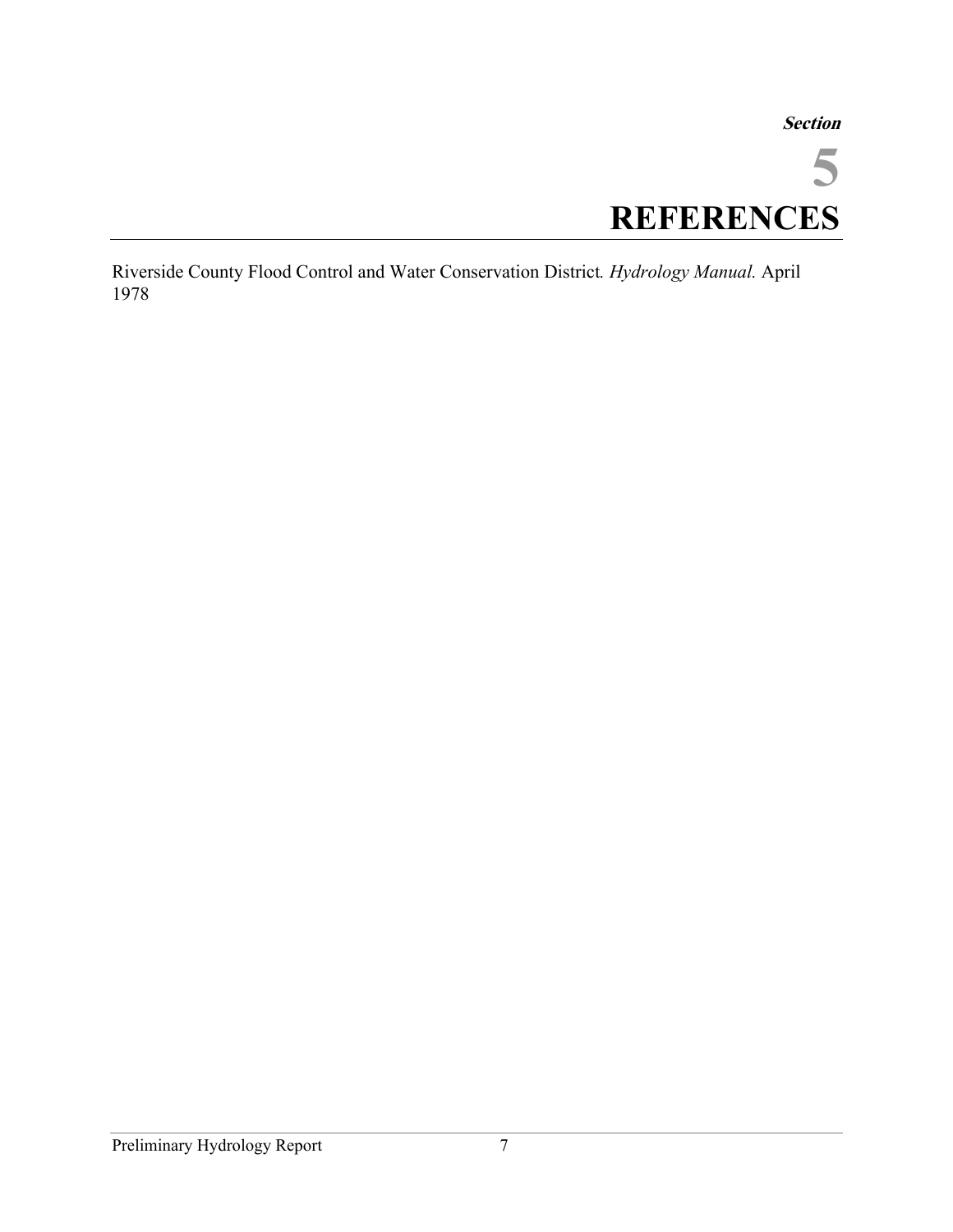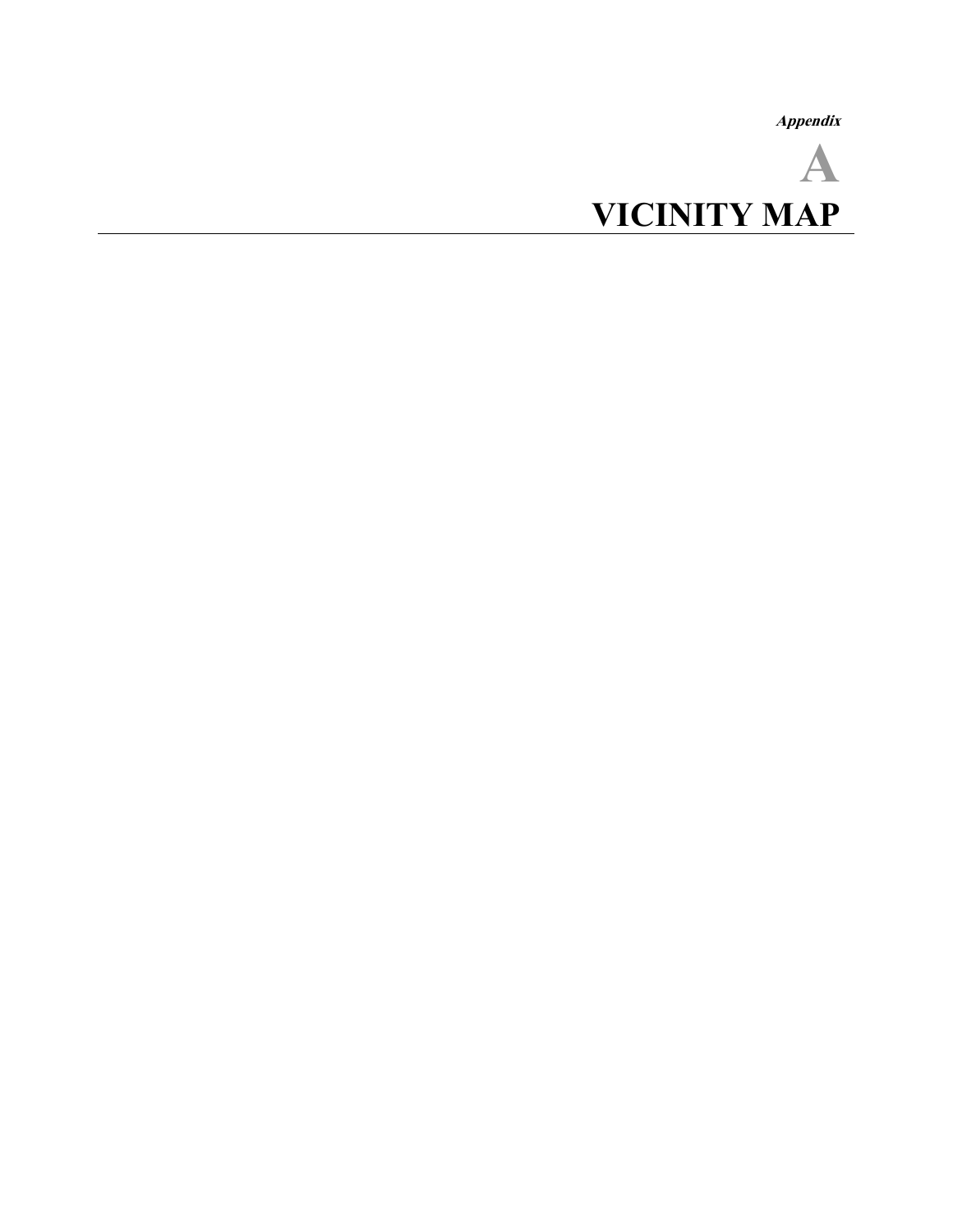**B**

## **RCFC&WCD HYDROLOGIC SOIL DATA & PRECIPITATION MAPS**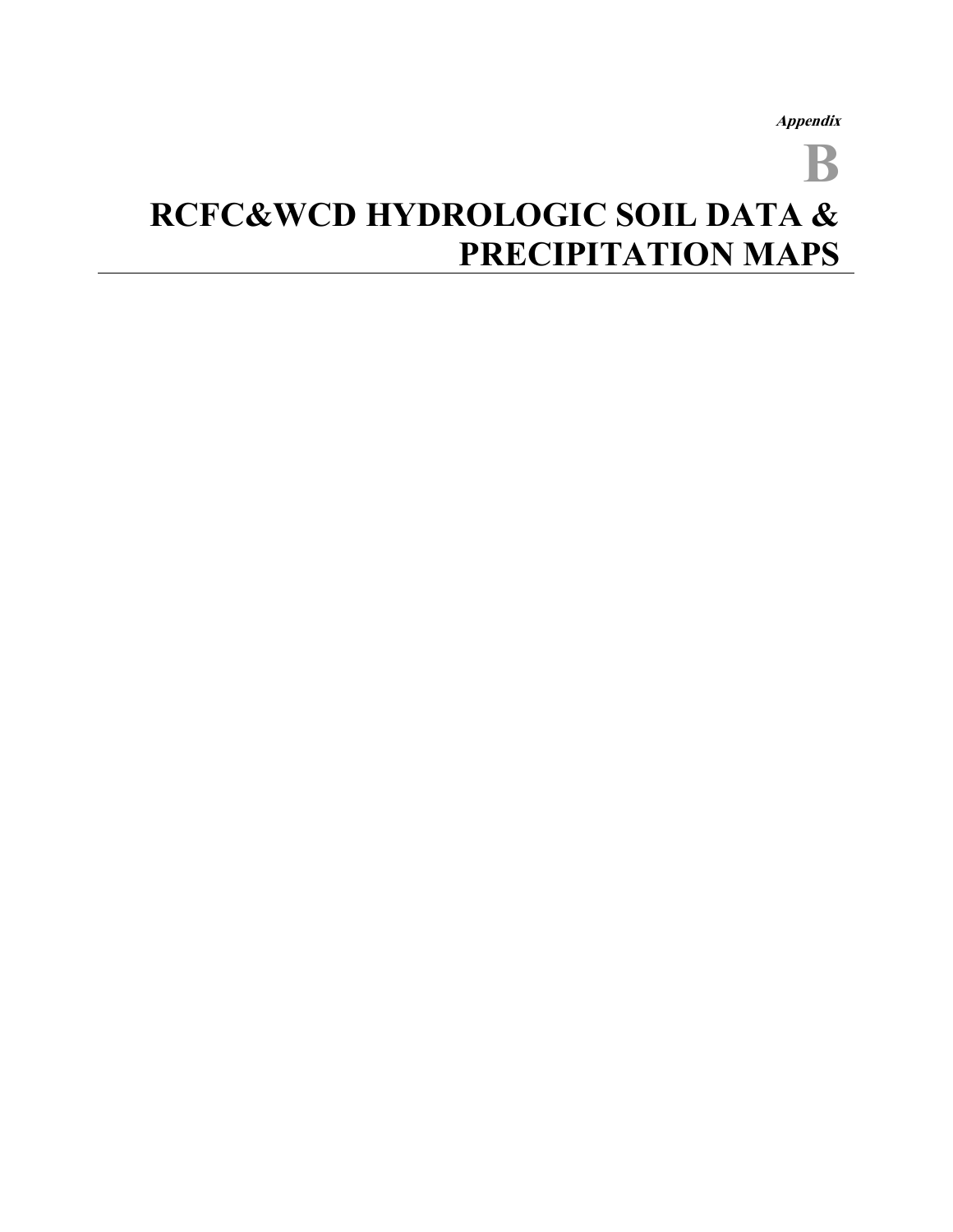## **C EXISTING CONDITION HYDROLOGY RATIONAL METHOD & KEY MAP**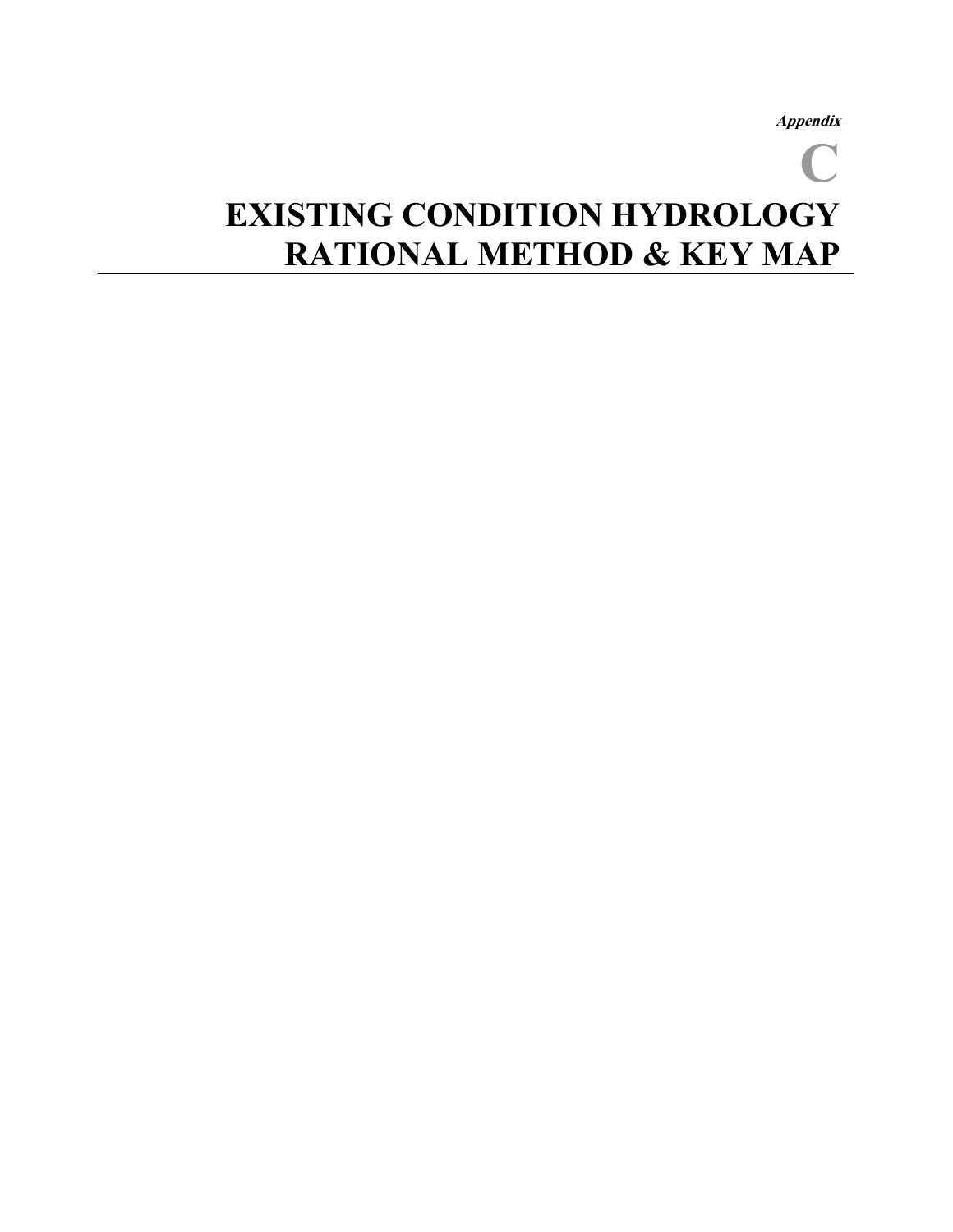### **YEAR EXISTING CONDITION**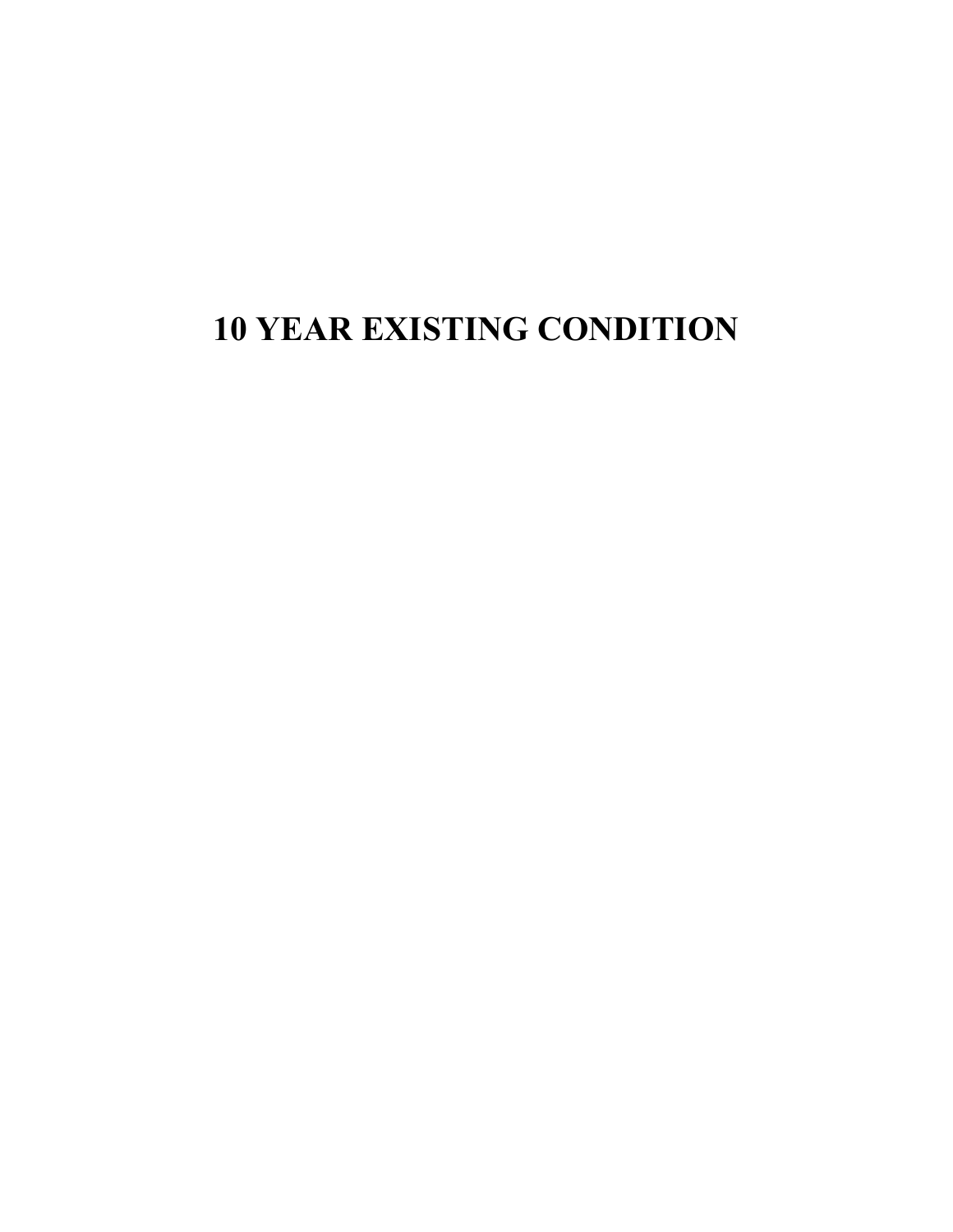### **100 YEAR EXISTING CONDITION**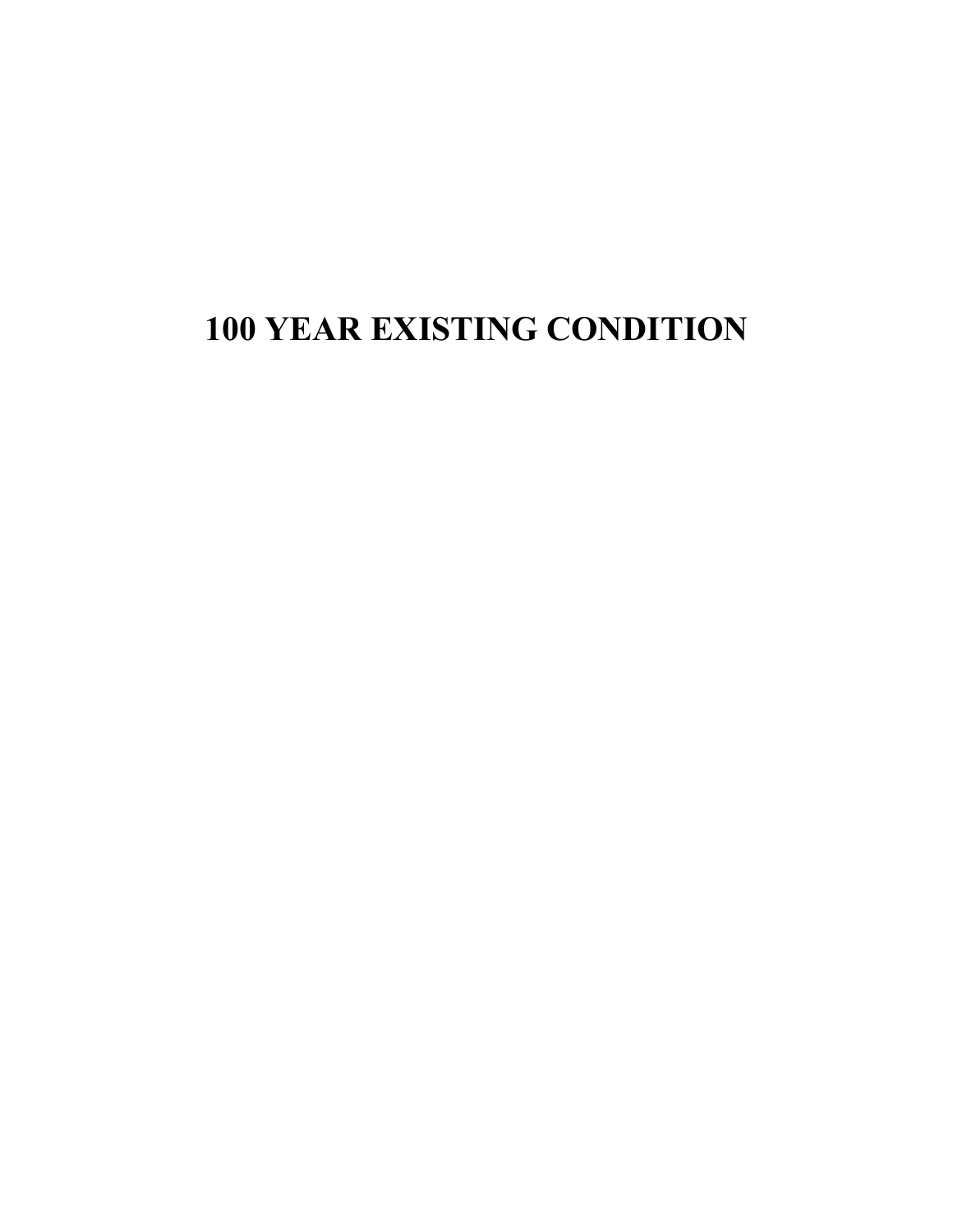## **D PROPOSED CONDITION HYDROLOGY RATIONAL METHOD & KEY MAP**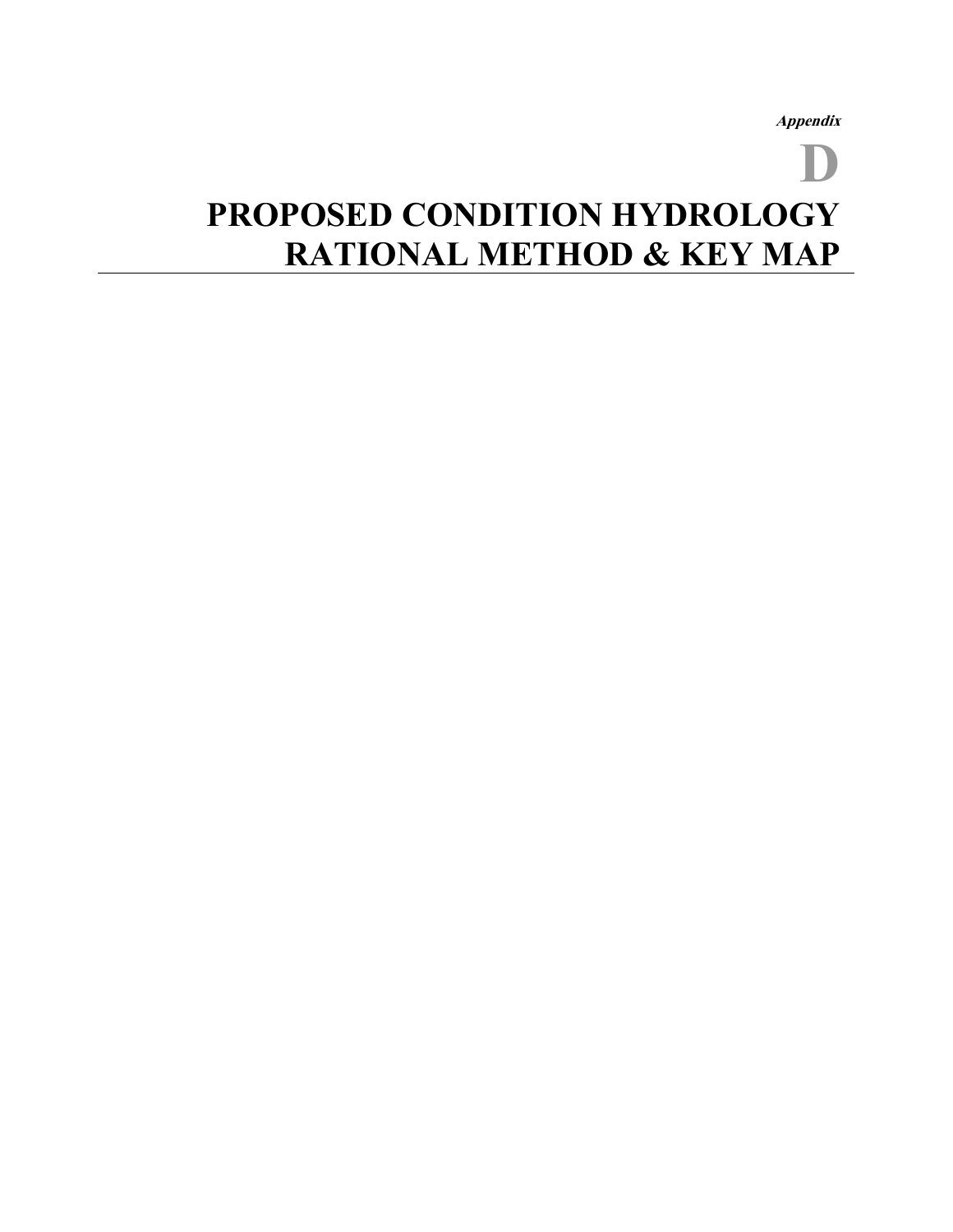### **10 YEAR PROPOSED CONDITION**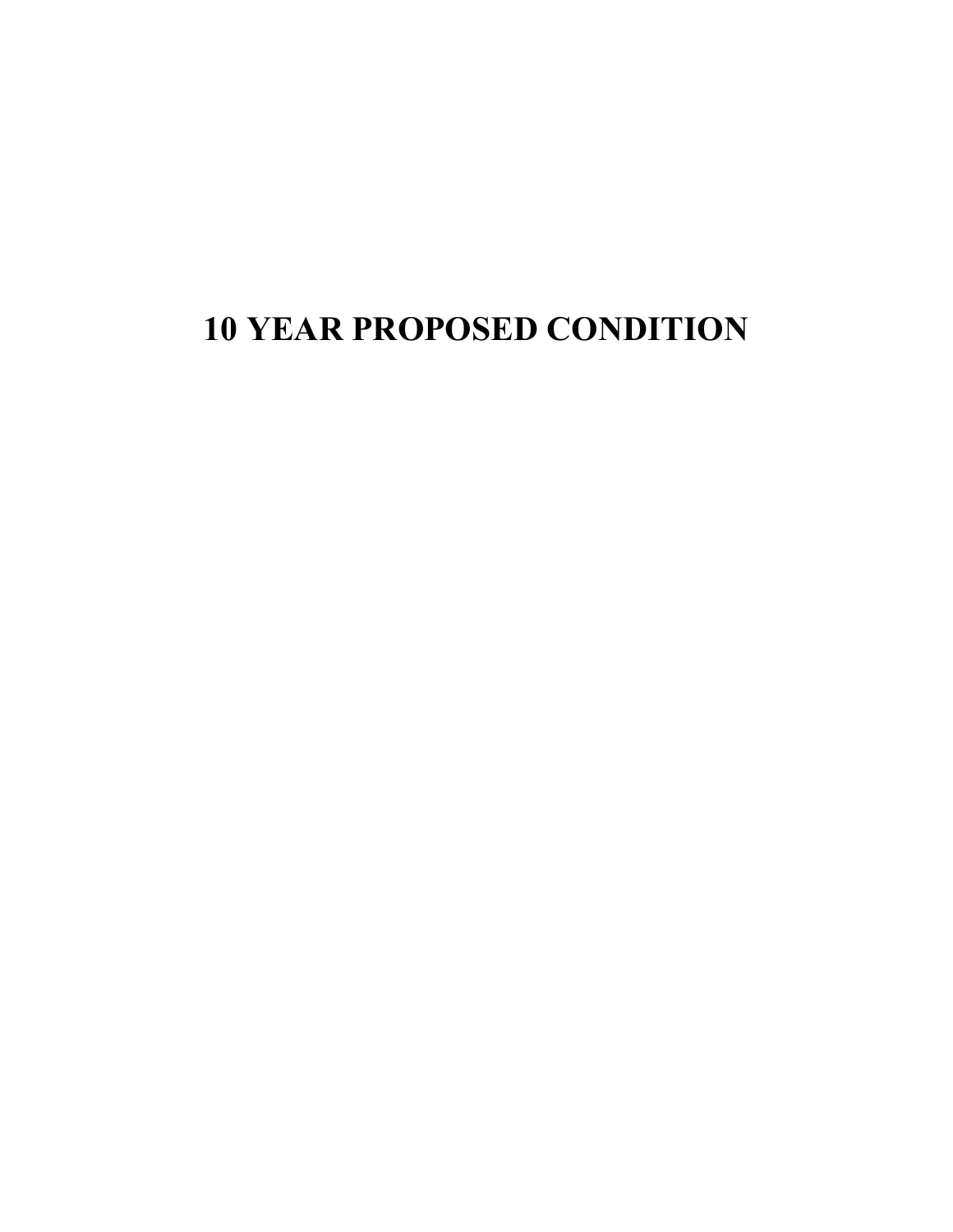### **100 YEAR PROPOSED CONDITION**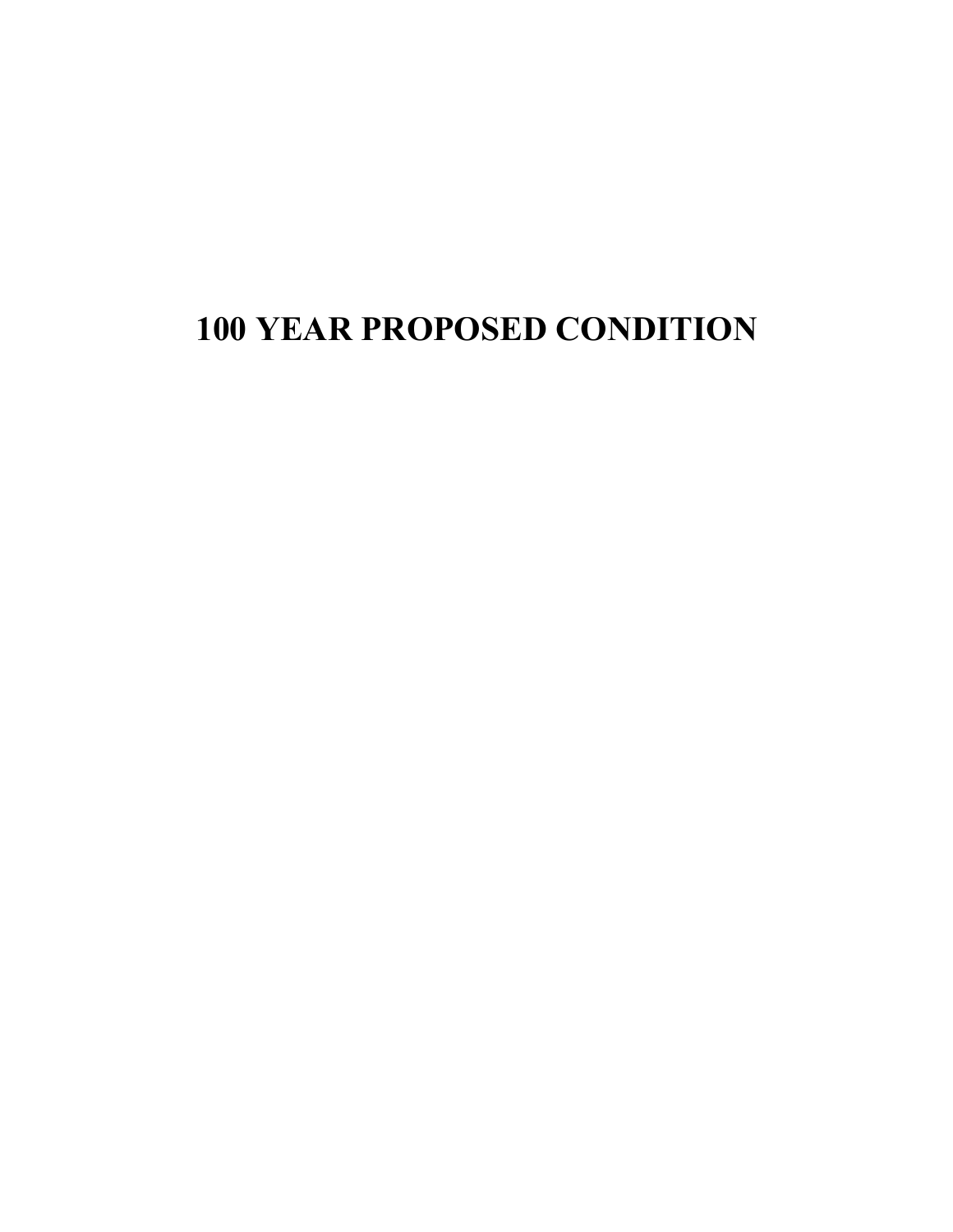## **E EXISTING CONDITION HYDROLOGY UNIT HYDROGRAPH & KEY MAP**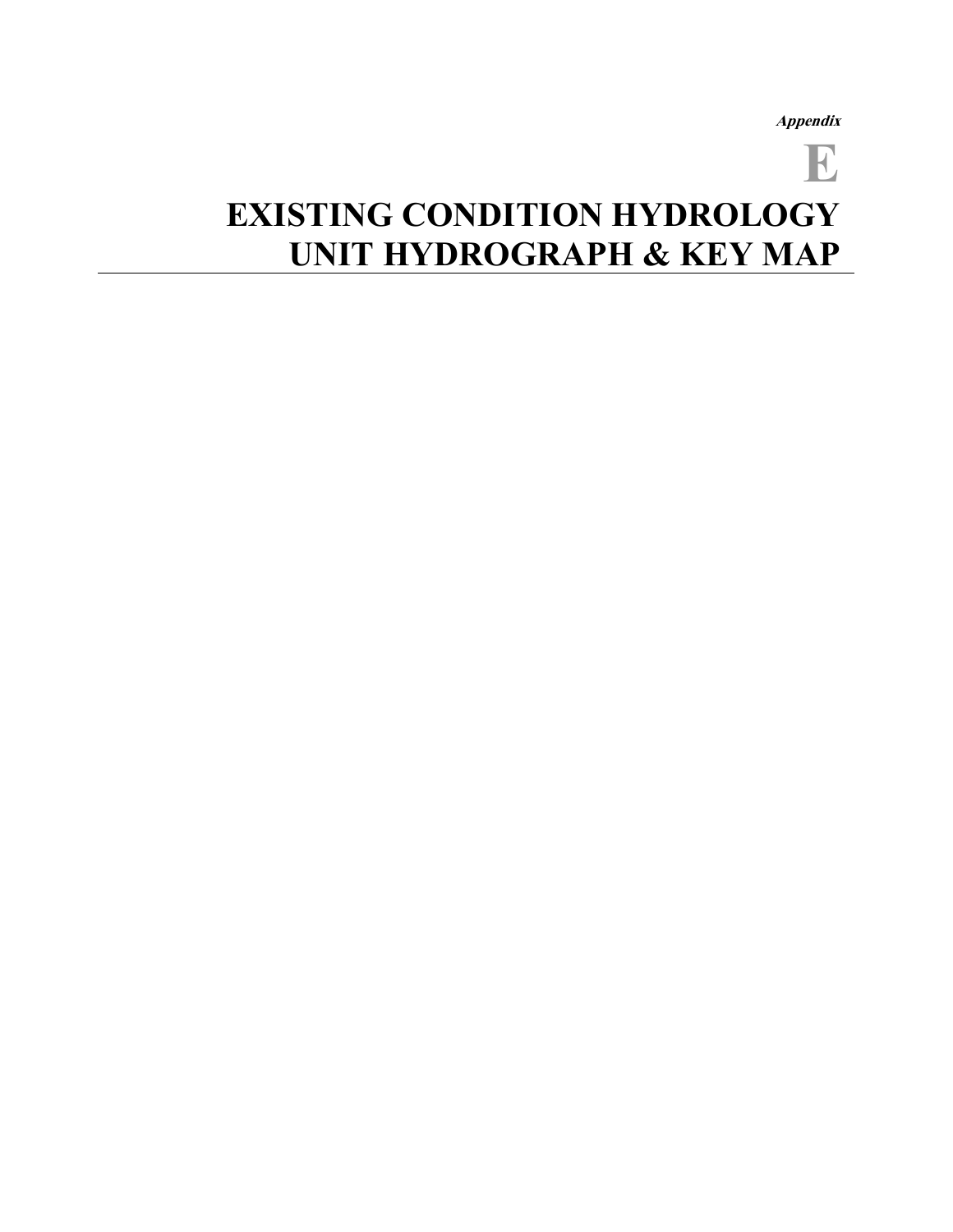**F**

# **PROPOSED CONDITION HYDROLOGY UNIT HYDROGRAPH & KEY MAP**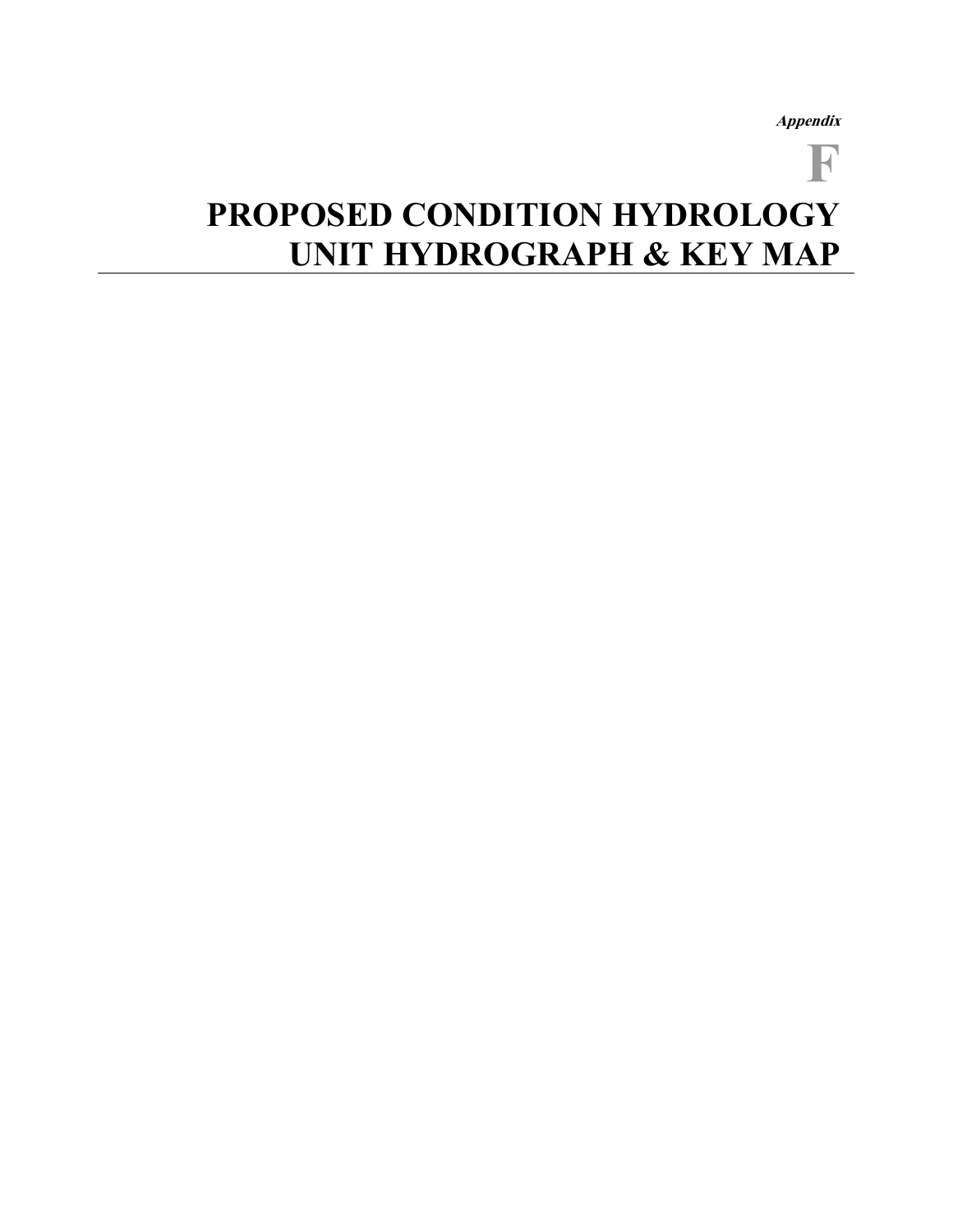**Appendix G FEMA FLOOD INSURANCE RATE MAP**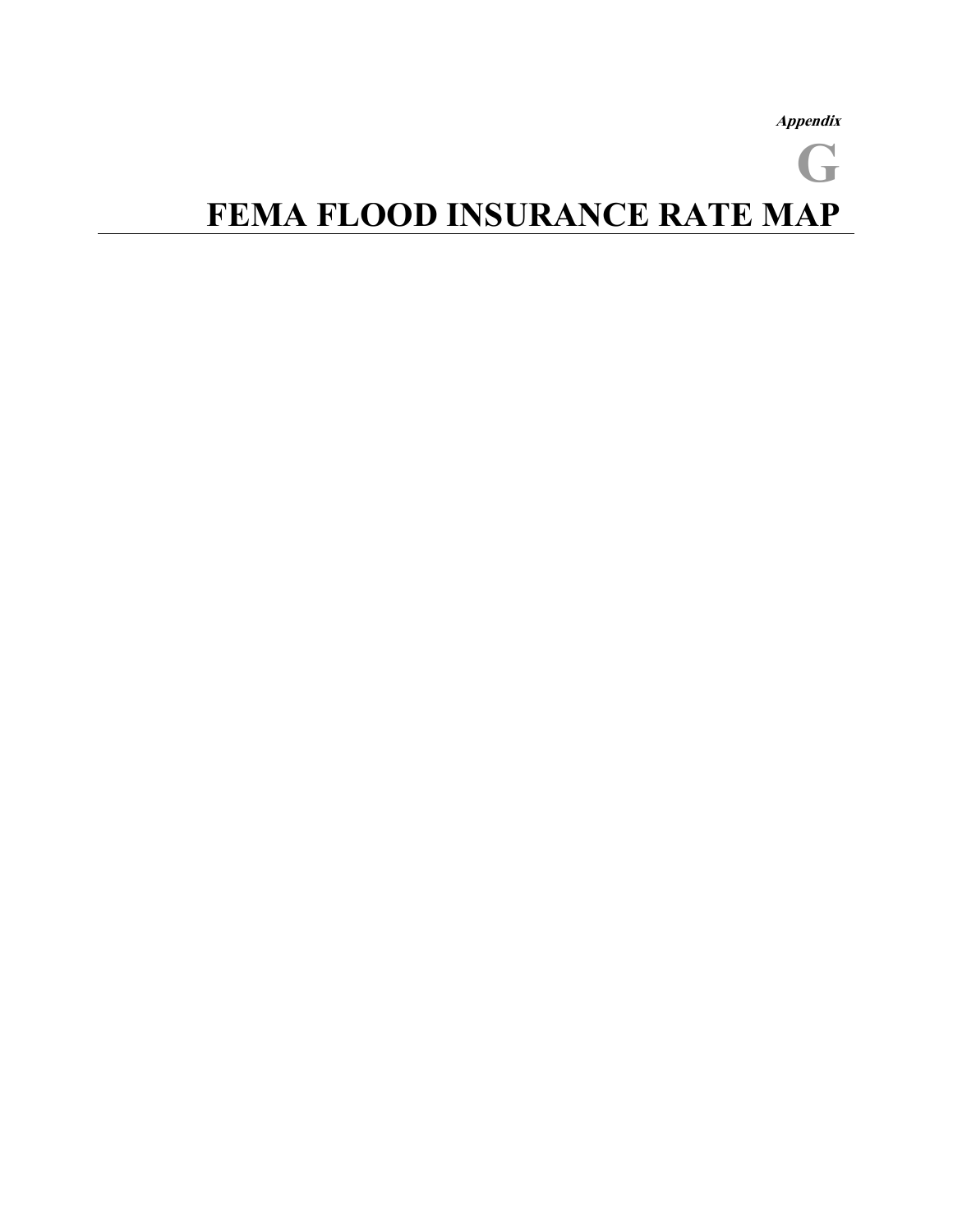## **H PROPOSED DRAINAGE FACILITY SIZING CALCULATIONS**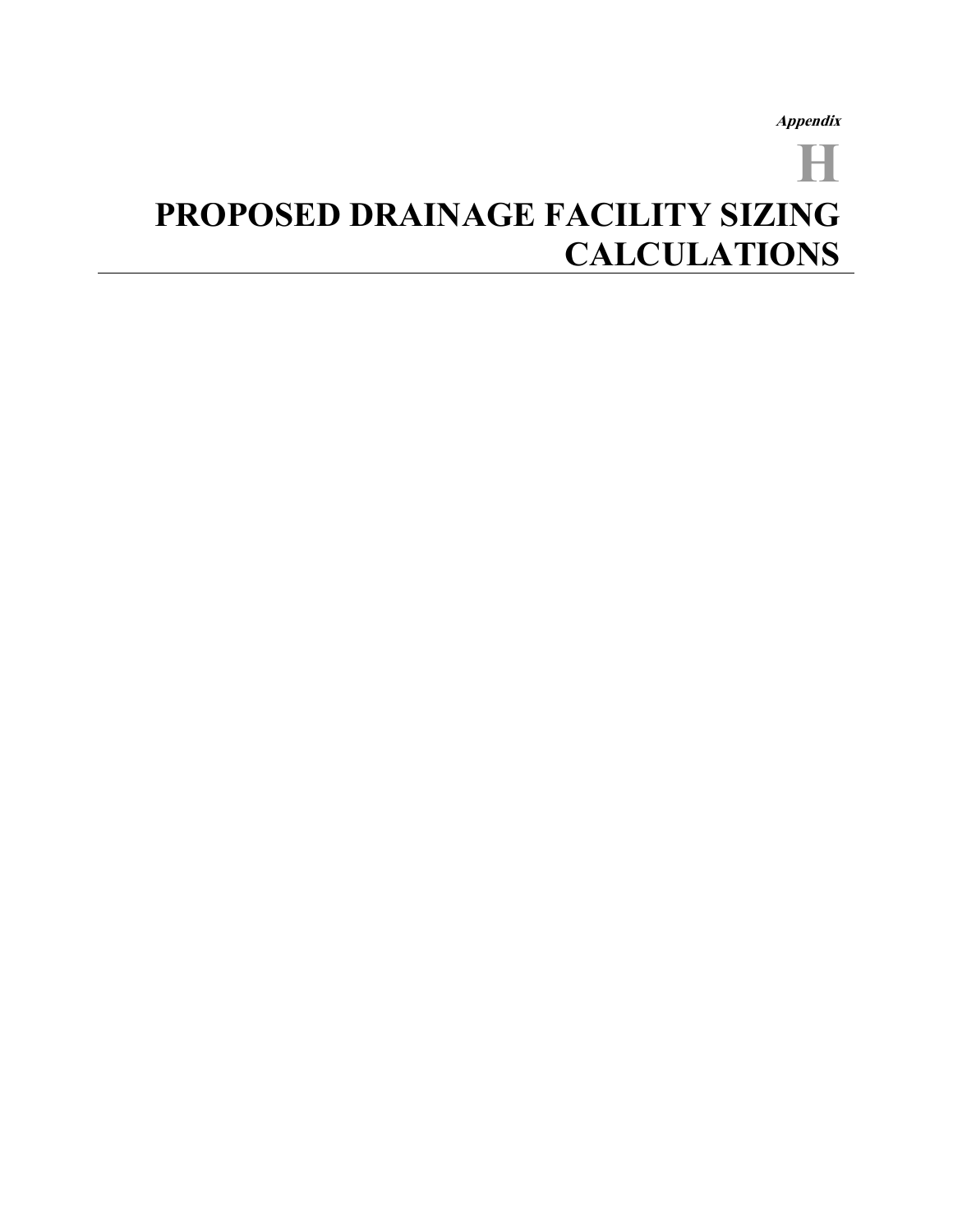# **I STORMTECH CALCULATIONS**